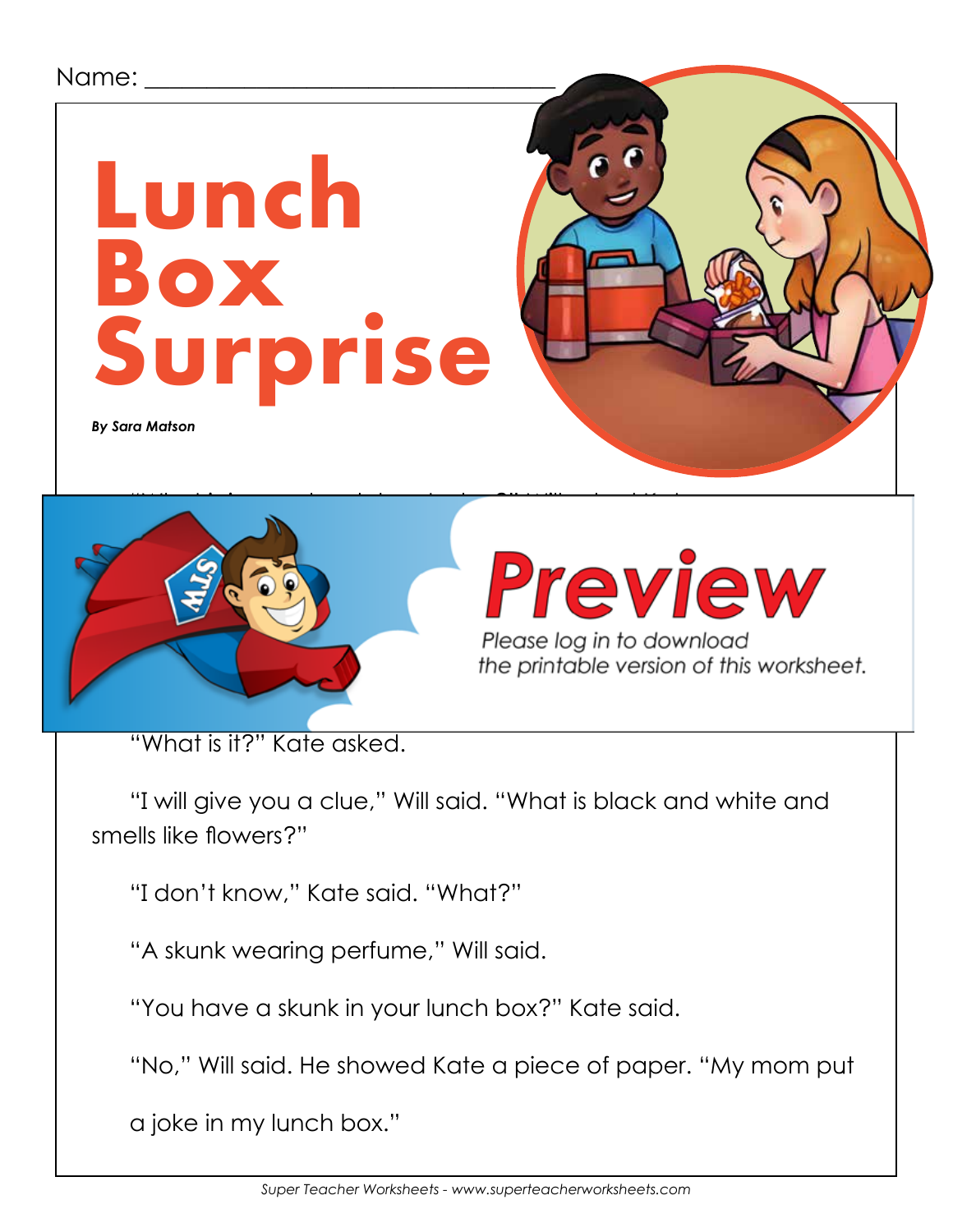#### Name: